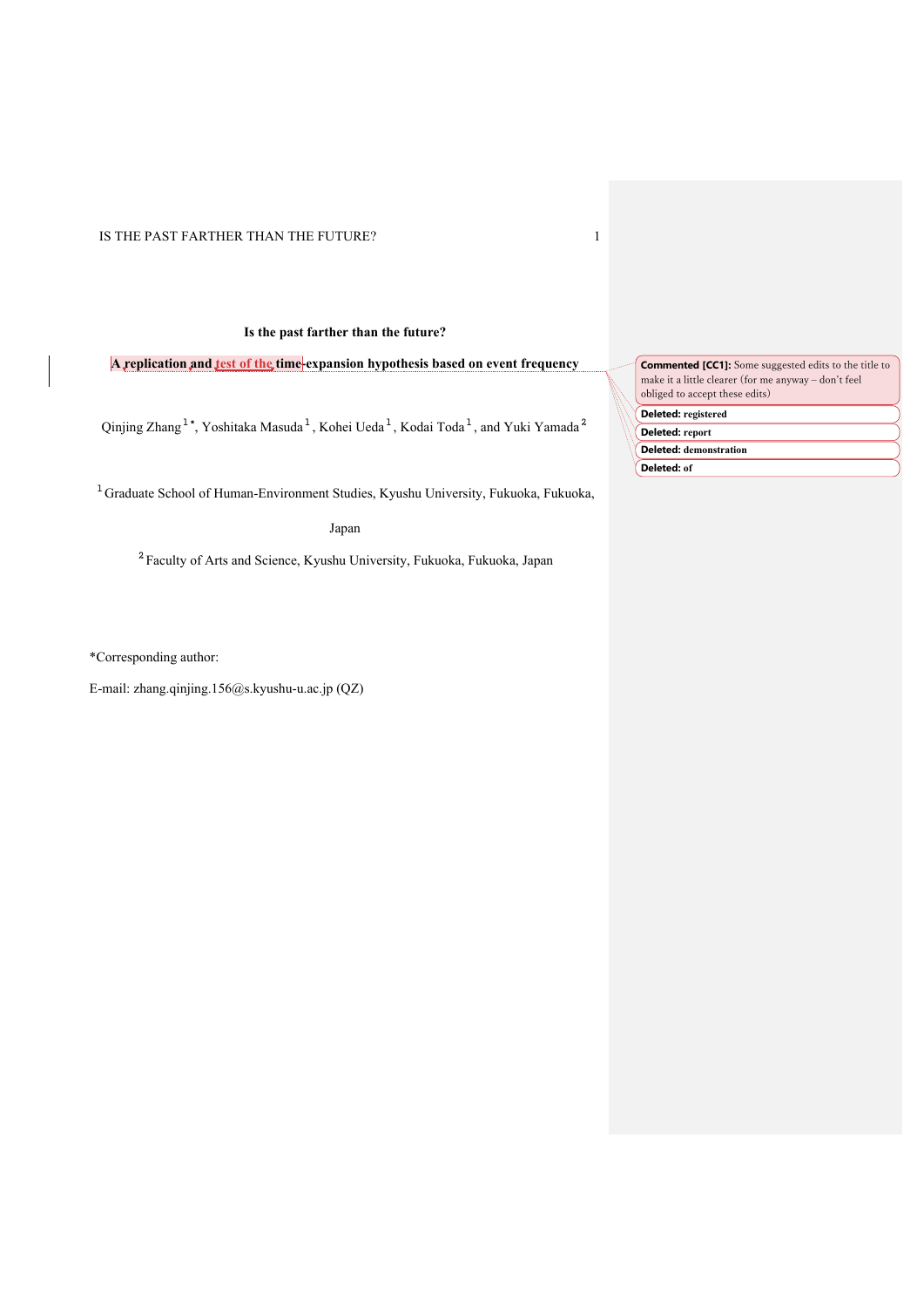# **Abstract**

People sometimes feel events to be psychologically closer while farther at other times. Related to this, Caruso et al. (2013) reported the phenomenon of the Temporal Doppler Effect (TDE) in which people perceive the past farther than the future despite an equivalent objective temporal distance. They explained the TDE from the perspective of spatialtemporal metaphor. Alternatively, we assume that there is something asymmetrical between the past and the future, and this is related to the TDE. The asymmetry we focused on is the number of past and future events. Past events have already been experienced, while future events can only be imagined. This difference may affect how we perceive the number of events. In previous studies, the relationship between the number of changes (in our study, it is the number of events) and time perception has been investigated in a phenomenon called filled-duration illusion. It states that people tend to perceive durations with more changes (events) as longer than those with fewer changes. Analogous to this illusion, we hypothesize that in a long duration, such as a month or a year, the greater the number of events there are, the longer the estimated psychological distance is. In this research, we aim to create a direct replication of the TDE and provide our novel explanation for this phenomenon from the event frequency perspective.

*Keywords:* Temporal Doppler Effect, event frequency, psychological distance, filledduration illusion

**Commented [CC2]:** General note: throughout the manuscript, as well as making comments regarding content, I have included some suggested language edits as tracked changes. These tracked changes are recommendations only and the authors should feel free to decline them where they disagree or feel that the edits reduce accuracy. **Deleted:** that suggests **Deleted:** that **Deleted:** tend to feel

# **Deleted:** though

**Deleted:** in

**Commented [CC3]:** Expand slightly to make clear

**Commented [CC4]:** This is a little vague

**Commented [CC5]:** I would suggest some rephrasing of these sentences to tighten the language and improve clarity. e.g. "Alternatively, the TDE might be explained by asymmetrical perceptions concerning the frequency of events between the past and future. Previous studies have shown that people tend to perceive durations with more events or changes as longer than those with fewer changes ‒ a phenomenon termed the filled-duration illusion (FDI). If the TDE is related to the FDI, then over a long duration such as a month or a year, the number of events should positively predict the estimated psychological distance. In this research, we aim to create a direct replication of the TDE and test a novel explanation for this phenomenon from the event frequency perspective."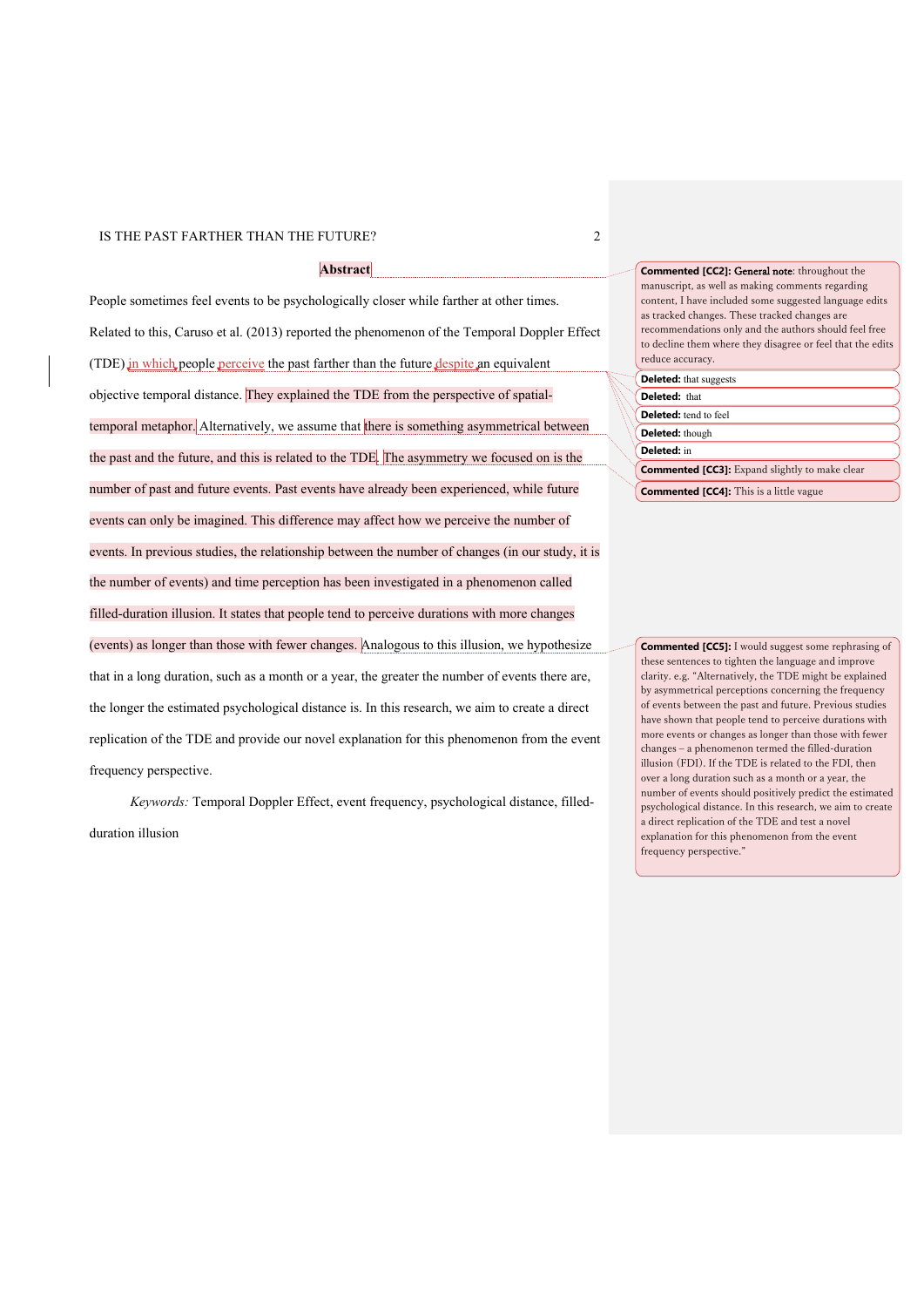#### **Introduction**

While preparing for a conference in the coming week, we estimate the duration left to prepare for our presentation. Thinking about the tour last summer, we may perceive how long ago it took place. Although the ability to perceive and estimate time is fundamental in our daily life (Buhusi & Meck, 2005), our estimates of time are often inaccurate and do not correspond to objective time. For example, for second-level durations, Xuan, Zhang, He, and Chen (2007) reported that as the number of dots, stimulus size, luminance, and numbers increased, duration was perceived as longer. In addition, various factors such as emotion (Yamada & Kawabe, 2011), arousal (Schwarz, Winkler, & Sedlmeier, 2013), and temporal frequency (Yuasa & Yotsumoto, 2015) have been reported to affect subjective time.

#### **Temporal Doppler Effect**

For longer durations, it has also been suggested that our estimates of time are not always accurate. One example is The Temporal Doppler Effect (TDE). Caruso, Van Boven, Chin, and Ward (2013) reported that people tend to feel that the past is farther than the future, even when the objective temporal distance is the same. In their Study 1a, they asked participants to *imagine* either 1 month ago or 1 month later from that day, and asked the participants to report the target day's psychological distance. In Study 1b, they changed the duration from 1 month to 1 year. In Study 2, they used the reference of Valentine's Day and asked the participants to report the psychological distance from the fixed date. All the results of these studies indicated that the past feels farther than the future.

It has been suggested that our representations of time (e.g., past and future) may be based on metaphors of space and its movement. Generally, describing time requires spatial analogies and metaphors (Matlock, Ramscar, & Boroditsky, 2005). It is noted that temporal cognition relies heavily on spatial concepts as well (Casasanto & Boroditsky, 2008). While describing the duration of time, we use words like "long" or "far away," which are also used **Deleted:** think about

**Commented [CC6]:** Suggest cutting these two sentences

**Commented [CC7]:** Suggest explaining this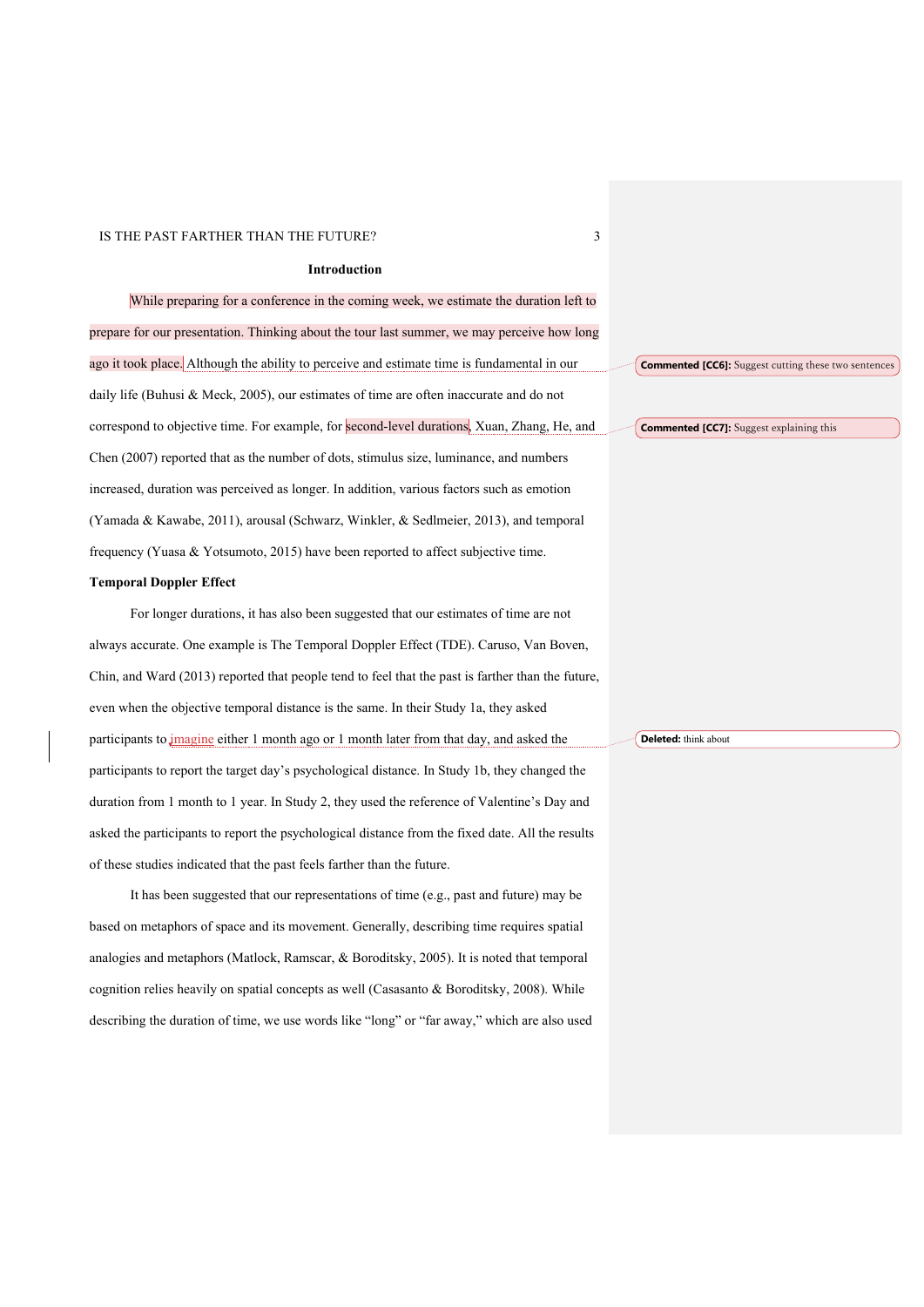to describe a physical distance. Additionally, it has been argued that temporal and spatial movement may be closely related to our behavior and temporal cognition. Miles, Nind, and Macrae (2010) reported that while thinking about the future, our body tends to lean forward, whereas while thinking about the past, it tends to lean back. It is also suggested that our thoughts about the future or past increase when observing vection stimuli that prompt the sensation of moving forward or backward, respectively (Miles, Karpinska, Lumsden, & Macrae, 2010). These studies indicate that spatial movement (especially forward and backward movement) is associated with our behavior and temporal cognition.

Based on these studies, Caruso et al. (2013) conducted Study 3 to provide evidence that TDE is caused by spatio-temporal metaphor-based movement in space. Study 3 examined whether virtual motion can moderate temporal asymmetries in the psychological distance. If TDE is caused by spatial movement based on spatio-temporal metaphors, virtual movement should influence the psychological distance. The results indicated that when the participants perceived moving forward, the past felt more distant than the future. In contrast, when they perceived moving backward, the future felt farther than the past. However, there was no significant difference. Due to this result, Caruso et al. (2013) proposed that the temporal asymmetry of psychological distance is formed by the perception that people are moving toward the future and moving away from the past. In other words, they proposed that approaching (i.e., future) events are felt to be psychologically closer while moving away (i.e., past) events are felt to be farther, even though the objective temporal distance is the same. In analogy to the well-known physical phenomenon of the Doppler Effect, Caruso et al. (2013) named this phenomenon the Temporal Doppler Effect. Aksentijevic and Treider (2016) also examined the TDE from the spatial movement perspective. They used not only imagined motion but also real motion. To avoid the existence of the anchoring effect, they introduced a control group and compared the real motion with imagined motion and the ego moving with

# **Deleted:** the **Deleted:** makes us feel like **Deleted:** , and thoughts about the past increase when we feel **Commented [CC8]:** Some suggested rephrasing for clarity, but check it is accurate

like moving…

**Commented [CC9]:** Expand and clarity: no statistically significant difference between what exactly? And if there is was no evidence of a difference, was Caruso's conclusion (explained in the next two sentences) justified?

**Commented [CC10]:** This needs further explanation

**Deleted:** e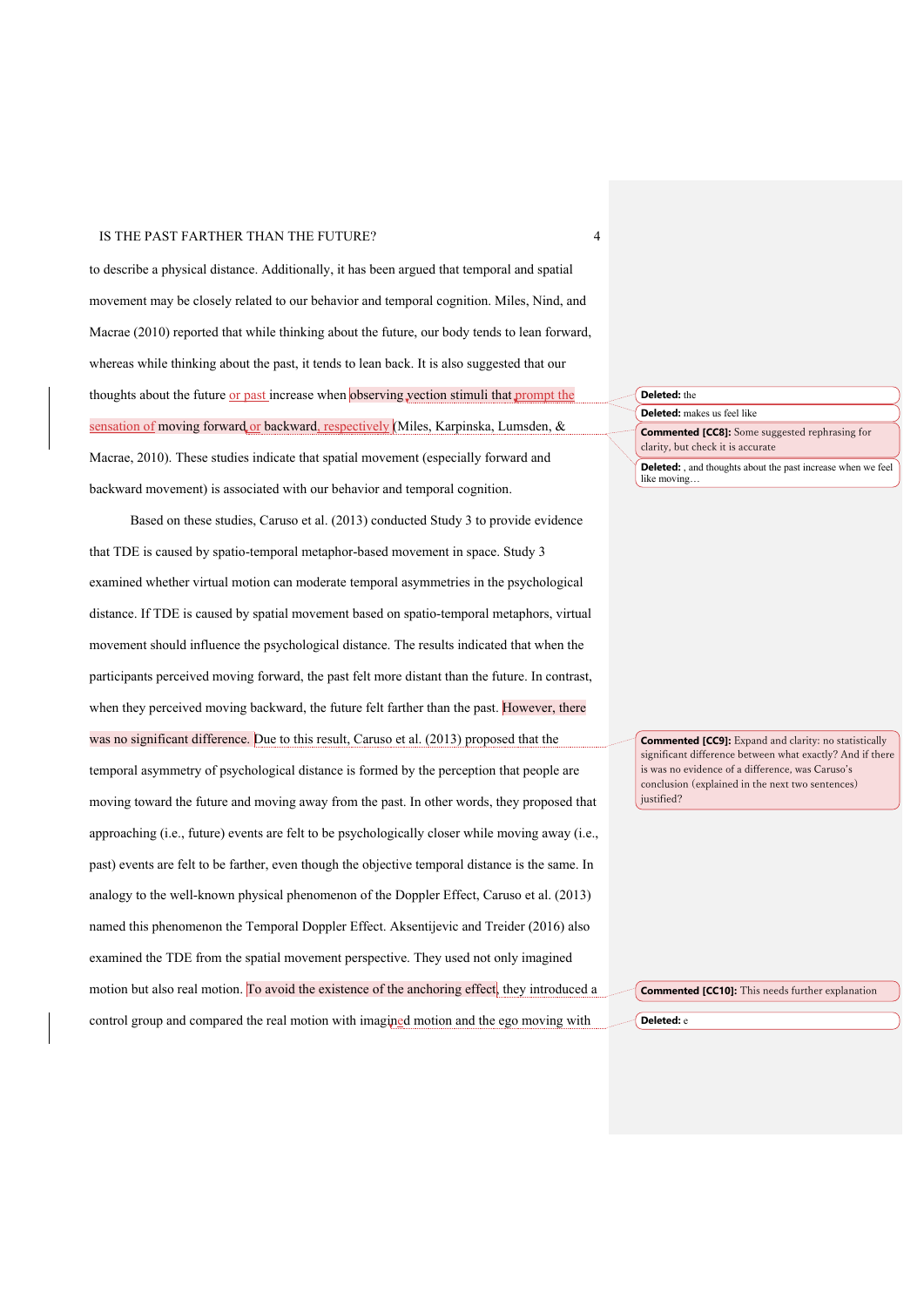the time moving. Their results indicated that the TDE was only observed when participants move backward, regardless of past or future conditions.

The abovementioned explanations are from the perspective of spatial movement. However, several studies have attempted to explain the TDE from perspectives other than spatial movements, such as personality (Gan, Miao, Zheng, & Liu, 2017), simulational fluency (Mrkva, Travers, & Van Boven, 2018) and development (McCormack, Burns, O'Connor, Jaroslawska, & Caruso, 2019). The present study aims to **test an explanation of** this phenomenon that arises from an alternative perspective of the asymmetry between past and future: event frequency.

#### **Filled-duration illusion**

The filled-duration illusion (FDI) occurs when people perceive a filled duration to be longer than an empty duration, even though both durations are objectively the same (Thomas & Brown, 1974; Wearden, Norton, Martin, & Montford-Bebb, 2007). Previous studies used intervening discrete elements (e.g., click sound, flash) as stimuli to fill the duration (Buffardi, 1971; Thomas & Brown, 1974). Some studies also used tasks, such as mental arithmetic, as the content of the filled duration (Burnside, 1971; Hicks, Miller, & Kinsbourne, 1976).

FDI has been mainly investigated for very short durations, such as milliseconds and seconds (e.g., Hasuo, Nakajima, Tomimatsu, Grondin, & Ueda, 2014; Wearden et al., 2007). The existence of FDI-like phenomenon when changing the duration to hours, days, months or longer, is questionable. Analogous to the stimuli and tasks used in research of short durations, for longer durations, we assume that a duration's fullness is related to the number of events. This means that the degree of fulfillment in past durations (i.e. event frequency) depends on the number of events people have experienced, while the degree of fulfillment in future durations depends on the number of scheduled events. In addition, the past has already occurred, therefore all experienced events contribute to the degree of fulfillment of a

| Deleted:,        |  |
|------------------|--|
|                  |  |
| Deleted: provide |  |
|                  |  |
| Deleted: s       |  |
| Deleted: another |  |
| Deleted: .       |  |

**Deleted:** The asymmetry can be seen in a number of events. To elucidate its relation to the TDE, we need to understand the phenomenon of **Deleted:** .

**Deleted:** It refers to the fact that

**Commented [CC11]:** Because there is mixed evidence, or because there is no evidence? Suggest clarifying.

**Commented [CC12]:** Do you mean the perceived length of a duration or the extent to which a duration is filled with events? Perhaps clarify here so that the use of fullness is clearer later on

**Deleted:** It **Commented [CC13]:** Here and later do you mean fullness?

**Deleted:** . It means that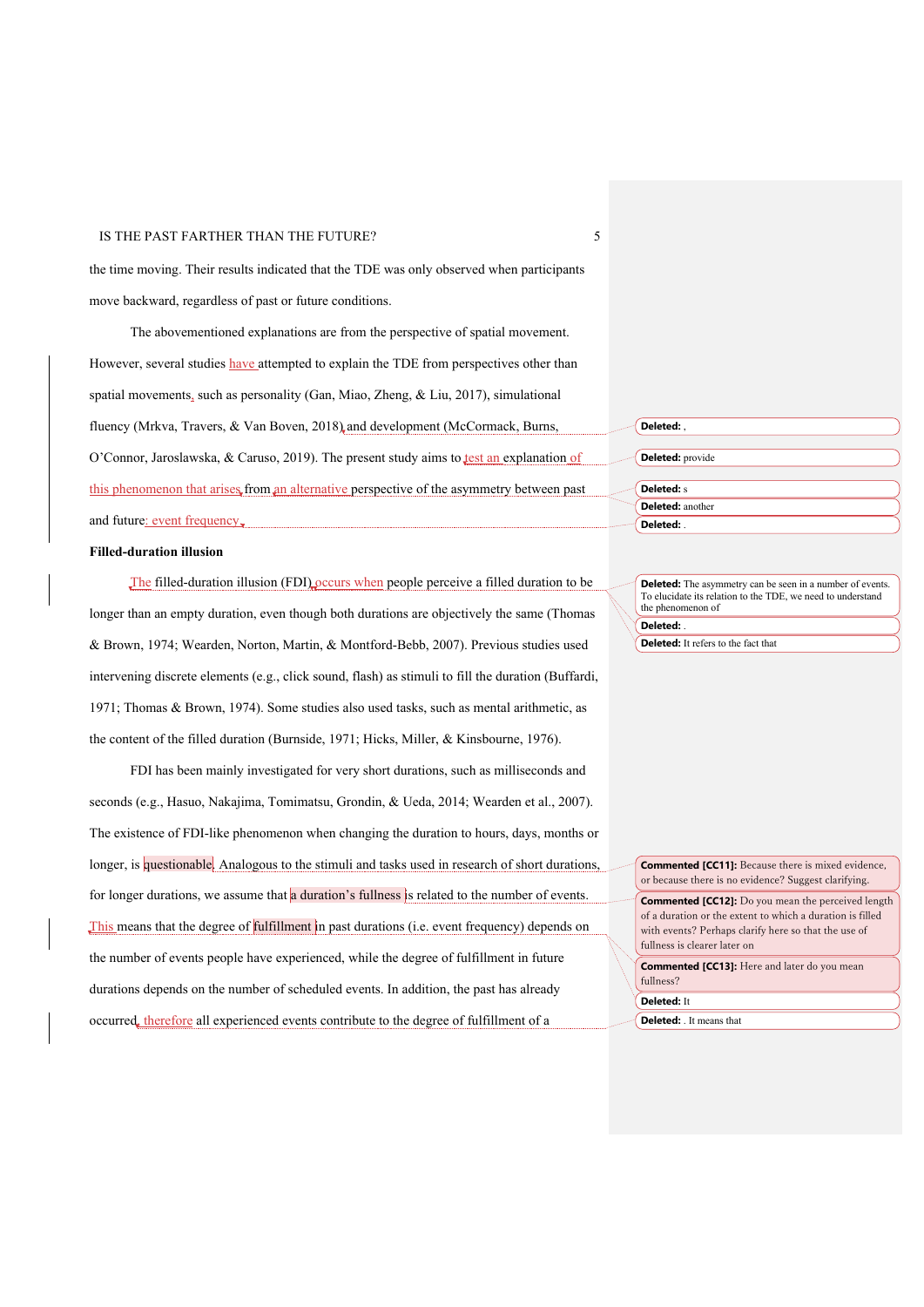duration. On the other hand, since the future has not occurred, only scheduled events contribute to the degree of fulfillment of a duration. Therefore, we assume that there is an asymmetry of the number of events between past and future. Thus, there would be more events in the past than the future, and the FDI-like effect would make us feel that a past duration is longer than a future duration, although both temporal distances are objectively equivalent.

#### **Aims of the present study**

Findings that support our hypothesis have considered the estimation of the date of past events and how distant the events feel psychologically. We tend to estimate the date of an event in the past to be more recent or older than the actual date. This tendency is called telescoping (e.g., Janssen, Chessa, & Murre, 2006; Thompson, Skowronski, & Lee, 1988). Thompson et al. (1988) proposed that when we are unsure about the date of a specific event, we may use the number of events between the specific event and the present as a cue for date estimation. As a consequence, when the number of events that occurred between the present and the date to be evaluated is greater, the date is estimated to be older, and *vice versa*. Besides telescoping, Zauberman, Levav, Diehl, and Bhargave (2010) reported that the more event occurrences we can recollect between the present and the past, the more distant the events feel. These studies suggest that the number of intervening events is important in estimating the date of past events and the psychological distance from them. However, whether psychological distance about the future can be explained by the number of events has not been examined.

The present study aims to replicate the TDE and test the overarching hypothesis that it arises from event frequency instead of spatial movement. We will replicate the TDE directly by a registered report. To prevent the publication bias of replication research, we choose to do it as a registered report because pre-registration is not enough to prevent such bias (Ikeda,

**Commented [CC14]:** Why is this? I don't understand the basis of the assumption that the number of events that has already happened will be greater than the number of events that are scheduled or imagined for the future. In order for the TDE to be explained by the FDI, this is presumably a crucial auxiliary assumption? Is there previous literature supporting this assumption?

**Deleted:** sometimes

|  | <b>Deleted:</b> This means<br>Deleted: that<br><b>Deleted:</b> more the<br><b>Deleted:</b> the older<br>Deleted: W<br><b>Formatted: Font: Italic</b> |  |  |  |  |  |
|--|------------------------------------------------------------------------------------------------------------------------------------------------------|--|--|--|--|--|
|  |                                                                                                                                                      |  |  |  |  |  |
|  |                                                                                                                                                      |  |  |  |  |  |
|  |                                                                                                                                                      |  |  |  |  |  |
|  |                                                                                                                                                      |  |  |  |  |  |
|  |                                                                                                                                                      |  |  |  |  |  |
|  | <b>Deleted:</b> hile the fewer the events, the more recent the date<br>is estimated to be                                                            |  |  |  |  |  |

**Deleted:** at creating a replication of **Deleted:** providing novel explanations

**Deleted:** the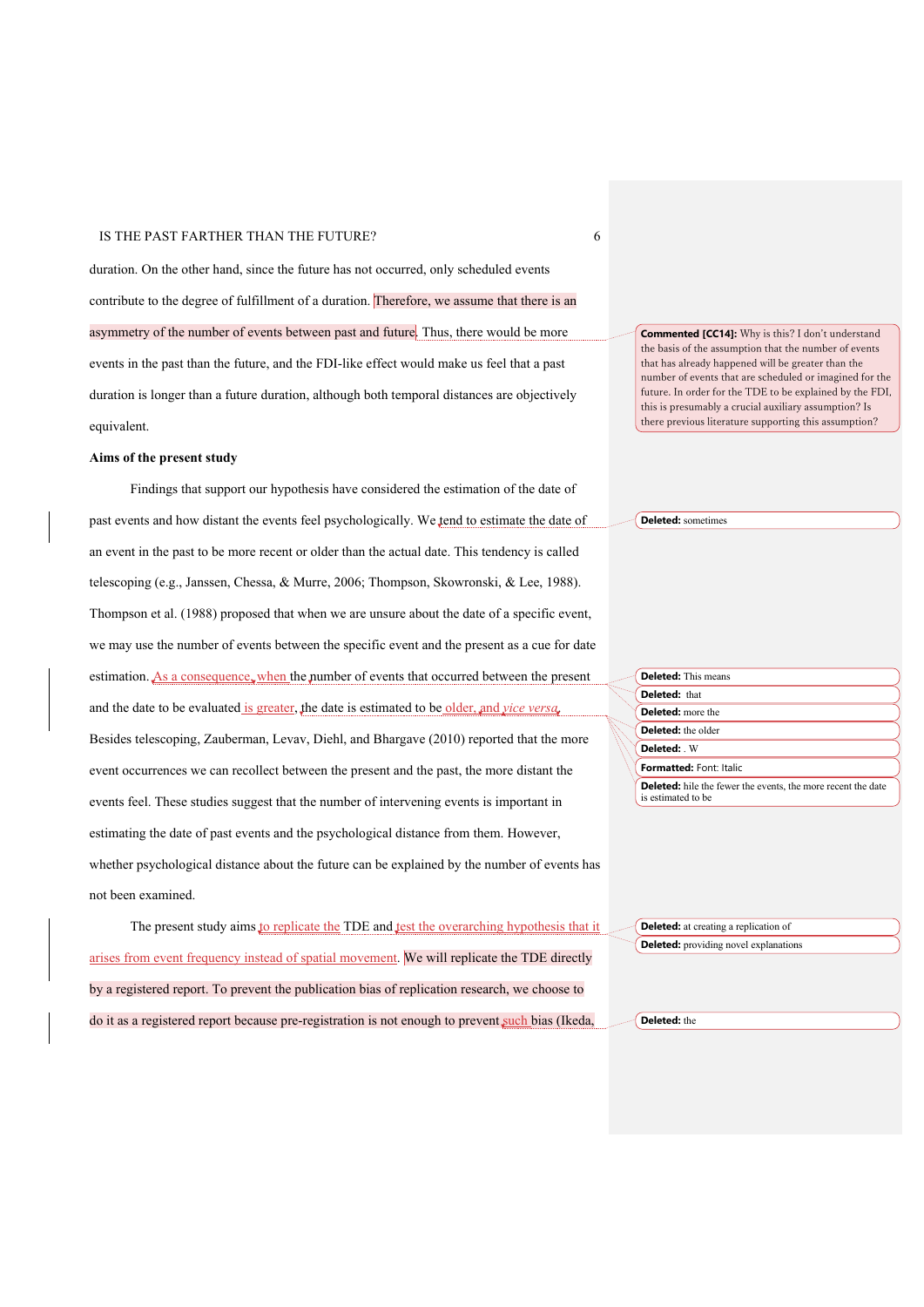Xu, Fuji, Zhu, & Yamada, 2019). This will contribute to the robustness and transparency of the TDE research.

We plan to test two sets of hypotheses. First, we hypothesize that people will feel the past to be farther than the future although both durations are the same length, as in the previous original study (H1). In other words, we predict that Caruso et al.'s (2013) Study 1a and 1b will replicate successfully. Second, we expect people will have a greater number of events in the past than future (H2-1), because all the past events have been experienced, while only the scheduled events can be considered in the future. Furthermore, in analogy to FDI, in a relatively long time such as 1 month or 1 year, we hypothesize that the psychological distance will be farther when there are more events (H2-2). There will be a positive correlation between the number of events and psychological distance. If H2-1 and H2-2 are supported, we can provide a novel explanation of TDE from the perspective of event frequency. In other words, when people have more events in the past than the future, then people feel the past is farther than the future.

**Study 1**

#### **Method**

*Key independent and dependent variable(s).*

**Independent variables.**

*Temporal direction (past, future).* There are two temporal directions in our study: past and future. Similar to Caruso et al.'s (2013) study, temporal direction is a betweensubject factor.

*Event frequency.* Event frequency is defined as the number of events that people have already experienced or will experience during a specific duration. We will use a Likert scale from 1 (not filled at all) to 10 (all filled up), and participants will report how many errands and events they have already experienced or will experience in 1 month (1 year in Study  $2$ ).

**Commented [CC15]:** I think you could cut these three sentences. There is no need to add a special justification for using the RR format. Instead, I would suggest including a concrete justification for why you are proposing two studies, with 1 month and 1 year timeframes. I'm finding the rationale for the two timeframes somewhat lacking at the moment (aside from the fact that it replicates Caruso 1a and 1b)

**Deleted:** Furthermore, we aim to provide our novel explanation of TDE focusing on event frequency instead of spatial movement.

# **Deleted:** would

**Deleted:** be replicated in our study

**Commented [CC16]:** What is the evidence from previous literature to support the rationale for this hypothesis? It seems to me that this is a crucial auxiliary hypothesis because if the number of events in the past isn't greater than the number of events in the future then is the rationale for H2-2 still justified?

On the other hand, if there are stable individual differences in the difference between the number of (experienced) past and (imagined) future events, it seems to me you could use this to provide a more severe test of your overarching hypothesis, because participants with a greater difference (i.e. higher value of Past > Future) should exhibit a greater TDE, and participants who (for whatever reason) happen to show a reliable negative difference (i.e. Future > Past) should presumably show an opposite TDE? And if they didn't then maybe this would falsify the hypothesis that the event frequency is the determining factor?

Also: as I understand H2-2, it is a separate correlation for past, and a separate correlation for future? This wasn't clear from the design table either. Suggest clarifying.

**Commented [CC17]:** In relation to my previous comment, if the temporal direction is a between-subjects factor, then you wouldn't be able to test the more severe hypothesis I suggested based on the relative difference in event frequency between past and future, because you would only have measures of one or the other in each participant.

It may be worth considering a within-subjects design in which the order of future and past is counterbalanced. ... [1]

**Commented [CC18]:** Confirm that this is the same or different methodology as Caruso (eg. Likert with same number of intervals etc) and explain why if there are any differences. Same comment for the psychological distance DV.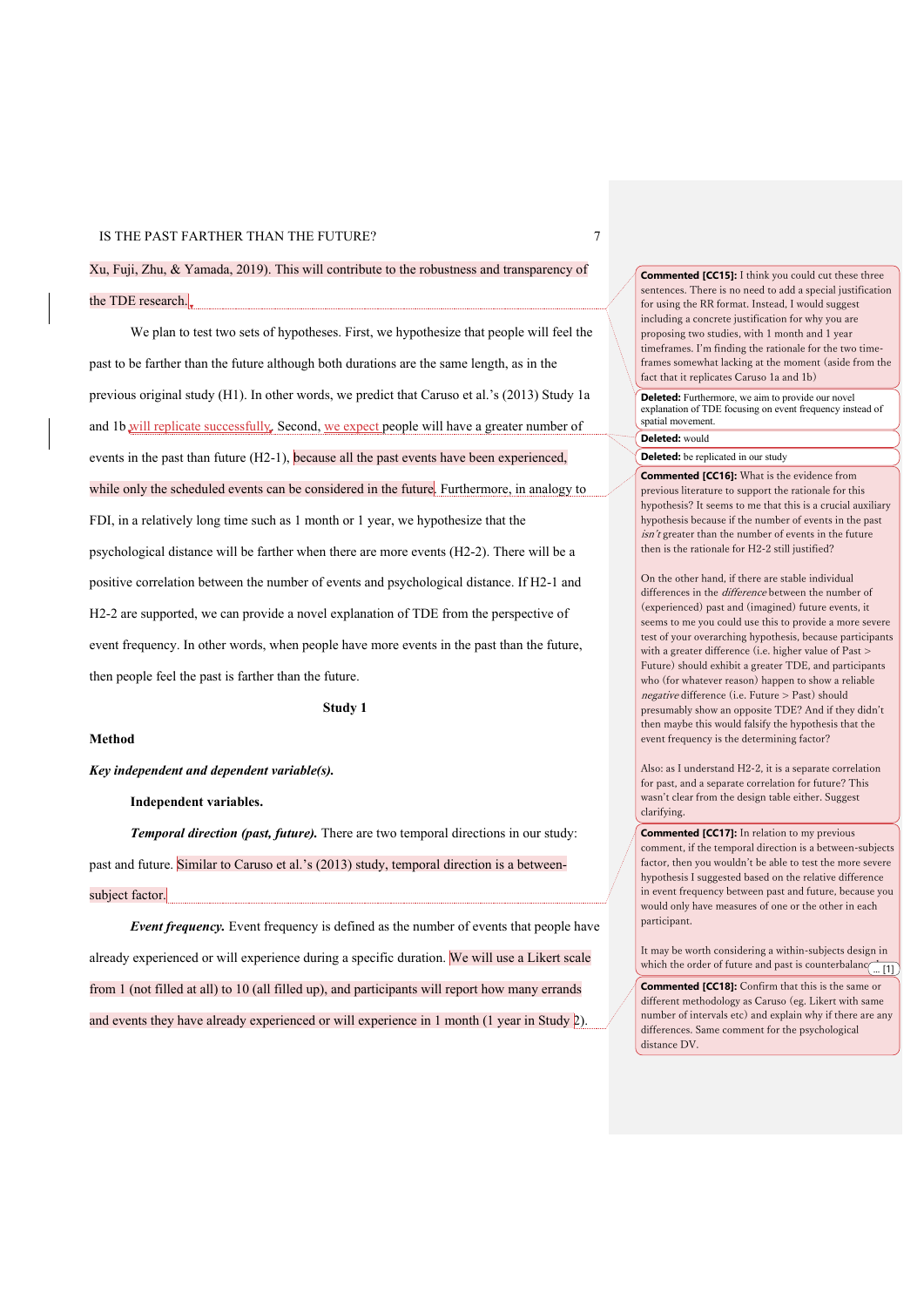## **Dependent variable.**

*Psychological distance.* Psychological distance refers to the distance people feel from the past or the future. In our studies, psychological distance will be measured using a Likert scale from 1 (a really short time from now) to 10 (a really long time from now). Participants will be asked to evaluate the psychological distance of exactly 1 month (1 year in Study 2) ago/later.

#### *Participants.*

**Sample size and power analysis.** Based on the power analysis elaborated below, 772 participants will be recruited for Study 1, which includes replication of Study 1a by Caruso et al. (2013). In their study, the effect size was calculated as Cohen's  $d = 0.52$  and the sample size was 95. Nevertheless, a small sample size might overestimate the effect size. Furthermore, in accordance with previous replication studies (Guo et al., 2020; Nitta, Tomita, Zhang, Zhou, & Yamada, 2018; Yonemitsu et al., 2020), we halved the effect size of Caruso et al.'s (2013) Study 1a and used Cohen's *d* = 0.26 to calculate the sample size required for our study. We conducted a power analysis at Cohen's  $d = 0.26$ ,  $\alpha = .05$ ,  $1-\beta = .95$  using G\*Power 3.1 (Faul, Erdfelder, Lang, & Buchner, 2007) and pwr package 1.3-0 (Chamely, 2020) on R 4.0.5 (R Core Team, 2021). The power analysis result indicated that 386 participants per group (772 participants in total) were required to obtain a power of .95.

*Recruitment and screening.* All participants will be recruited online via Yahoo! Crowdsourcing Service.

Inclusion criteria include:

- Individuals between 18 to 99 years of age.
- Residents of Japan; as means of payment are only available in Japan.

#### Exclusion criteria include:

● Individuals under 18 or over 99 years of age.

**Commented [CC19]:** Are there any data-based exclusion criteria? E.g. incomplete data (if they only completed part of the questions?)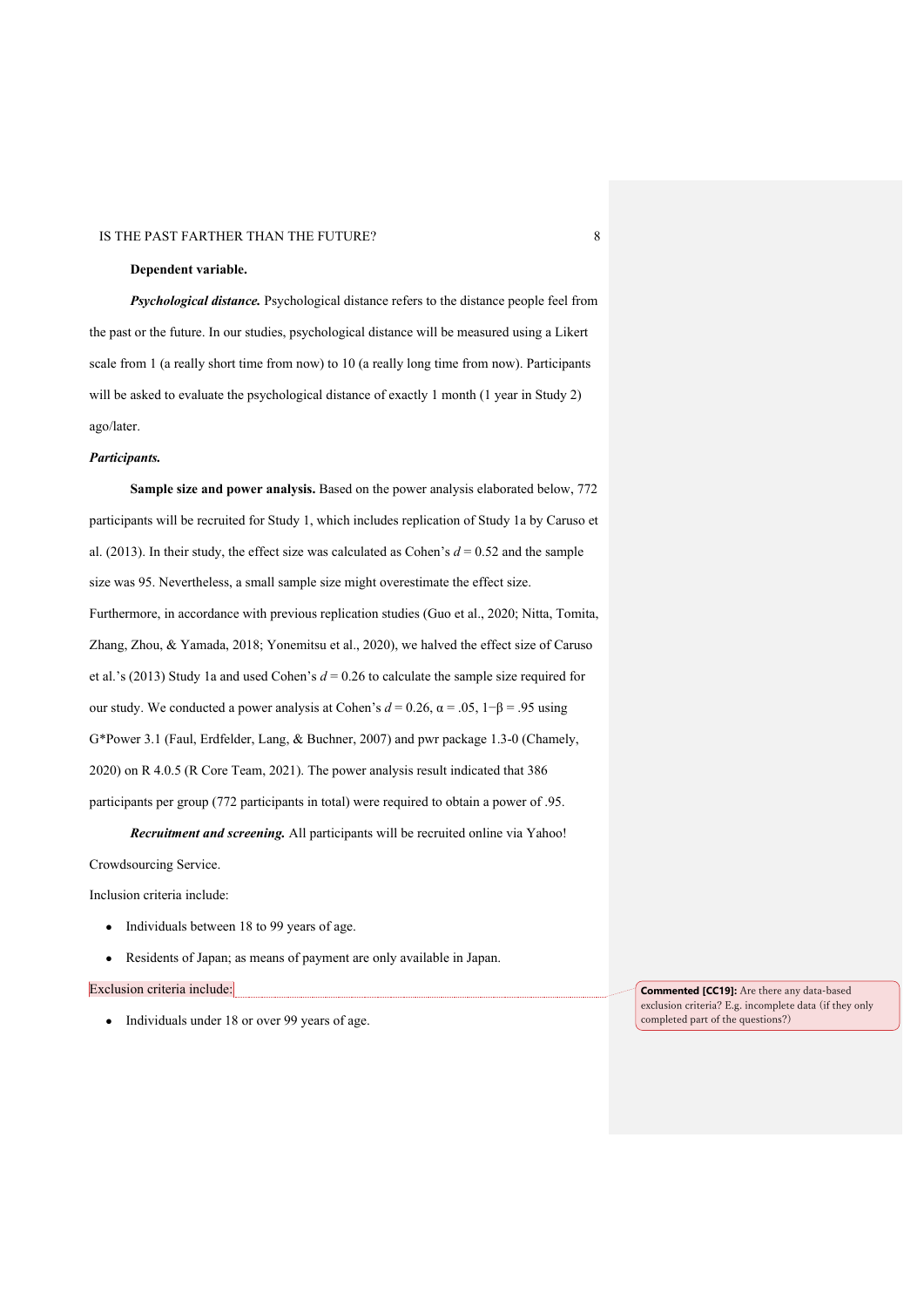Taking the exclusion criteria into consideration, we intend to recruit up to 1000

participants to avoid the risk of insufficient sample size.

#### *Procedure.*

Participants will read instructions and give their informed consent before participating in the study. They will also be informed that they can withdraw their participation at any time. We will not collect any personal information except for gender and age. The collected data will be strictly protected. Once the informed consent is obtained, participants will fill the questionnaire.

Our studies will strictly follow the procedures used in Caruso et al.'s (2013) study, except for using crowdsourcing to recruit participants, and presenting the instructions and questionnaire in Japanese. Data will be collected using Google Forms.

After reading the instructions and giving their informed consent, participants will be instructed to report their gender and age. Then, participants will be requested to think back to precisely 1 month ago from the day of the study (past condition) or to think ahead to precisely 1 month from the day of the study (future condition) and report the target day's psychological distance, using a Likert scale from 1 (⼤変短い時間である: a really short time from now) to 10 (⼤変⻑い時間である: a really long time from now). Next, participants will report how much the past month (past condition) was filled with errands and events or how much the coming month (future condition) will be filled with errands and events using a similar scale from 1 (全く埋まっていなかった: not filled at all) to 10 (すべ

# て埋まっている: all filled up).

#### *Data analysis.*

A two-sample *t*-test (past vs. future) will be conducted to compare the estimated psychological distance in the past condition and the future condition. Since this study

**Commented [CC20]:** Rather than stating an intended total sample size before exclusions, I suggest stating that data collection will continue until the minimum sample size indicated by the power analysis has been met after exclusions, regardless of the exclusion rate. Same comment for Study 2.

**Commented [CC21]:** Will the instructions make clear to participants what is an "event"? I can imagine this being interpreted very differently by different people. Can you provide and English translation of the exact instructions you will use in Supplementary Information?

**Commented [CC22]:** Would it be useful to have some form of attention check so that you could exclude responses made randomly (e.g. by bots or by participants just pressing buttons without thinking), or by people who didn't read the question? You could do this by including a question at the end that asks them to recall what the previous questions asked about, or perhaps a purely factual multiple-choice question to test that they are paying attention generally?

Along the same lines, if you are able to measures response times, it may be worth considering discarding data where people respond so quickly that they couldn't have read the question?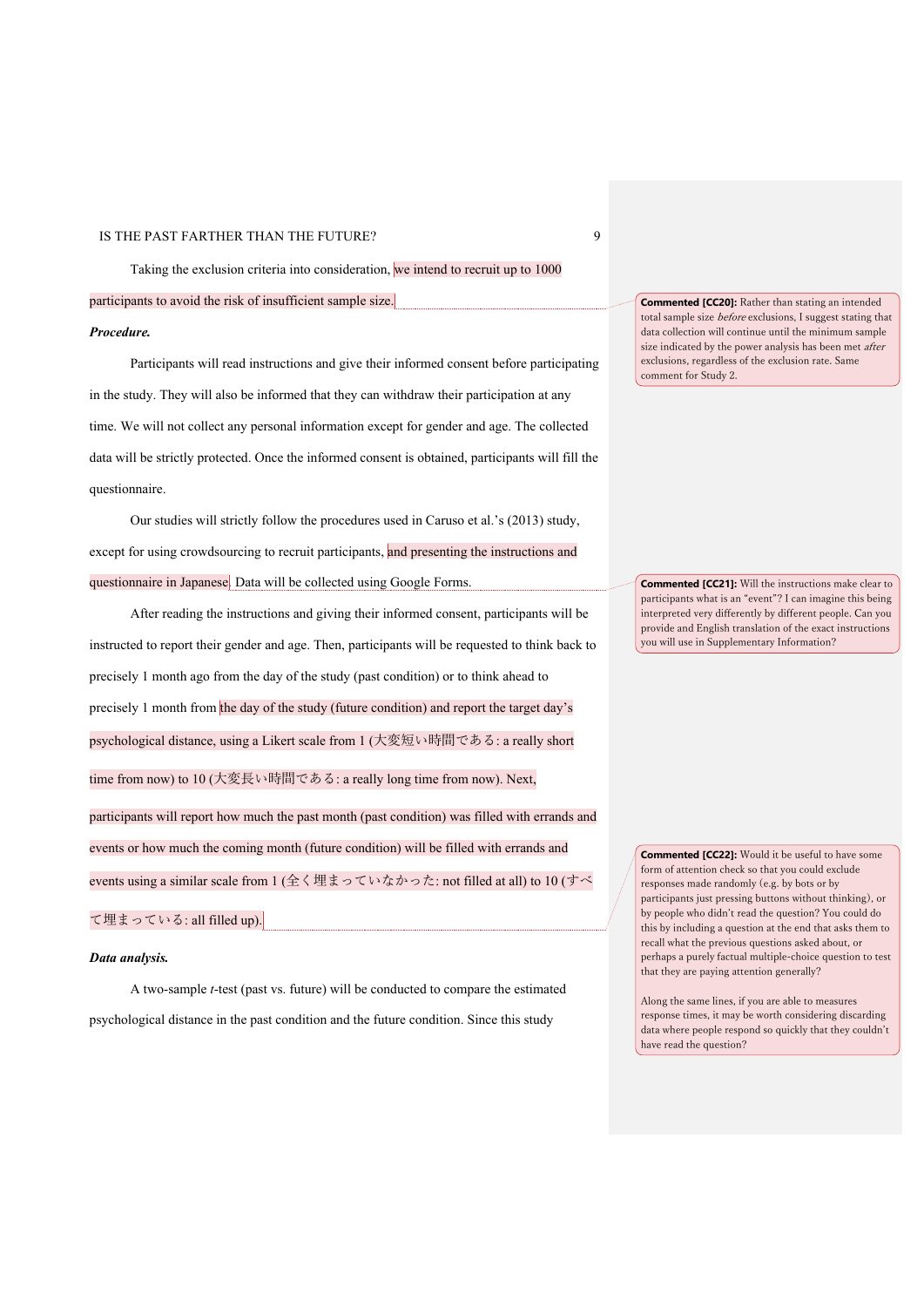includes a replication for the TDE, we will analyze the data in the same way as Caruso et al. (2013). Subsequently, we will compare whether the event frequency differs in the past condition and the future condition based on a two-sample *t*-test. In addition, we will also conduct a correlation analysis between psychological distance and event frequency using Spearman's rank correlation coefficient. The criteria for confirming our hypothesis are as follows. For H1, we predict that psychological distance scores in the past condition will be significantly larger than in the future condition. Significant difference between the past condition and the future condition ( $\alpha = .05$ ) indicates the acceptance of H1 as well as the success for the replication of Caruso et al.'s (2013) studies 1a and 1b. For H2-1, we predict that the event frequency scores in the past condition will be significantly larger than in the future condition. Significant difference between the past condition and the future condition (α  $=$  .05) indicates the acceptance of H2-1. For H2-2, we predict that event frequency is related to psychological distance. A correlation analysis between event frequency and psychological distance will be performed and a significant positive correlation indicates the acceptance of H2-2.

**Study 2**

# **Method**

# *Key independent and dependent variable(s).*

The key independent and dependent variables are the same as those in Study 1. *Participants.*

In Study 2, similar to Caruso et al.'s (2013) Study 1b, we only change the duration from 1 month to 1 year. The effect size in Caruso et al.'s Study 1b was calculated as Cohen's  $d = 0.45$ , and is larger than the effect size we used in our power analysis of Study 1 (Cohen's  $d = 0.26$ ). Hence, we will also recruit the same number of participants in Study 2; that is, 772 participants will be recruited for Study 2 in the same way as in Study 1. We will also recruit

**Commented [CC23]:** I'm not sure yet if the disciplinary scope of this submission would be suitable for the journal Cortex (or if you are even considering Cortex yourself), but in case you are thinking of Cortex as a PCI RR-friendly outlet, keep in mind that alpha would need to be set to .02. A threshold of .05 is fine at all other PCI RR-friendly journals.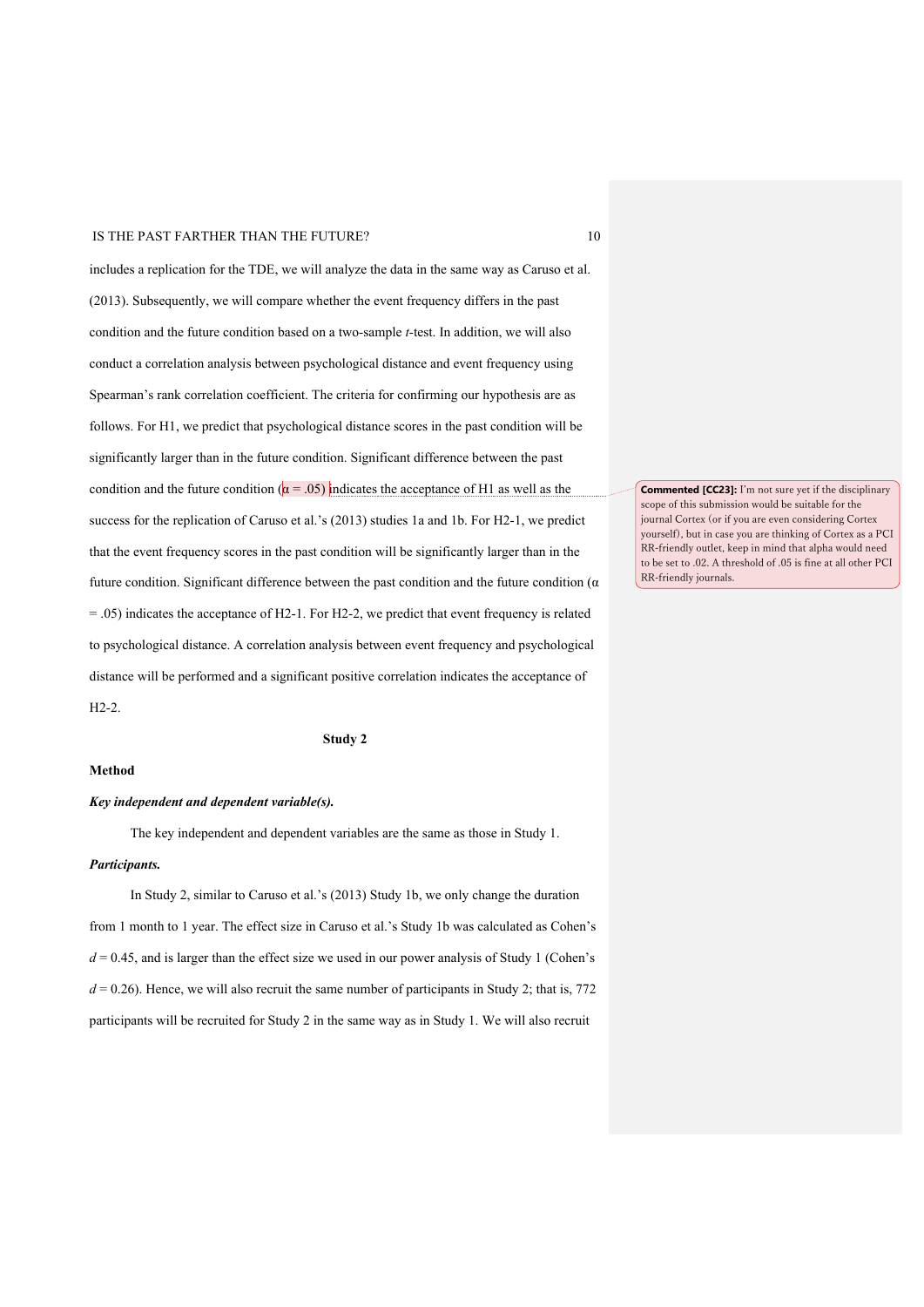up to 1000 participants for the same reason as in Study 1. However, the participants will be

limited to those who have not participated in Study 1.

# *Procedure.*

Study 2 will be conducted in the same way as Study 1, except for the change in the duration from 1 month to 1 year.

# *Data analysis.*

Study 2 will conduct the same analysis and definitions for acceptance of our hypotheses as in Study 1, except for the change in the duration from 1 month to 1 year.

# **Ethics**

The ethics committee of Kyushu University approved this protocol (number: 2021- 007). All participants will read instructions before participating in the study, with the understanding that they can withdraw their participation at any time and that we will protect participants' personal information. This study is conducted according to the principles expressed in the Declaration of Helsinki.

**Commented [CC24]:** How will it be determined that participants did or did not participant in Study 1?

**Commented [CC25]:** Confirm here if the inclusion and exclusion criteria are the same.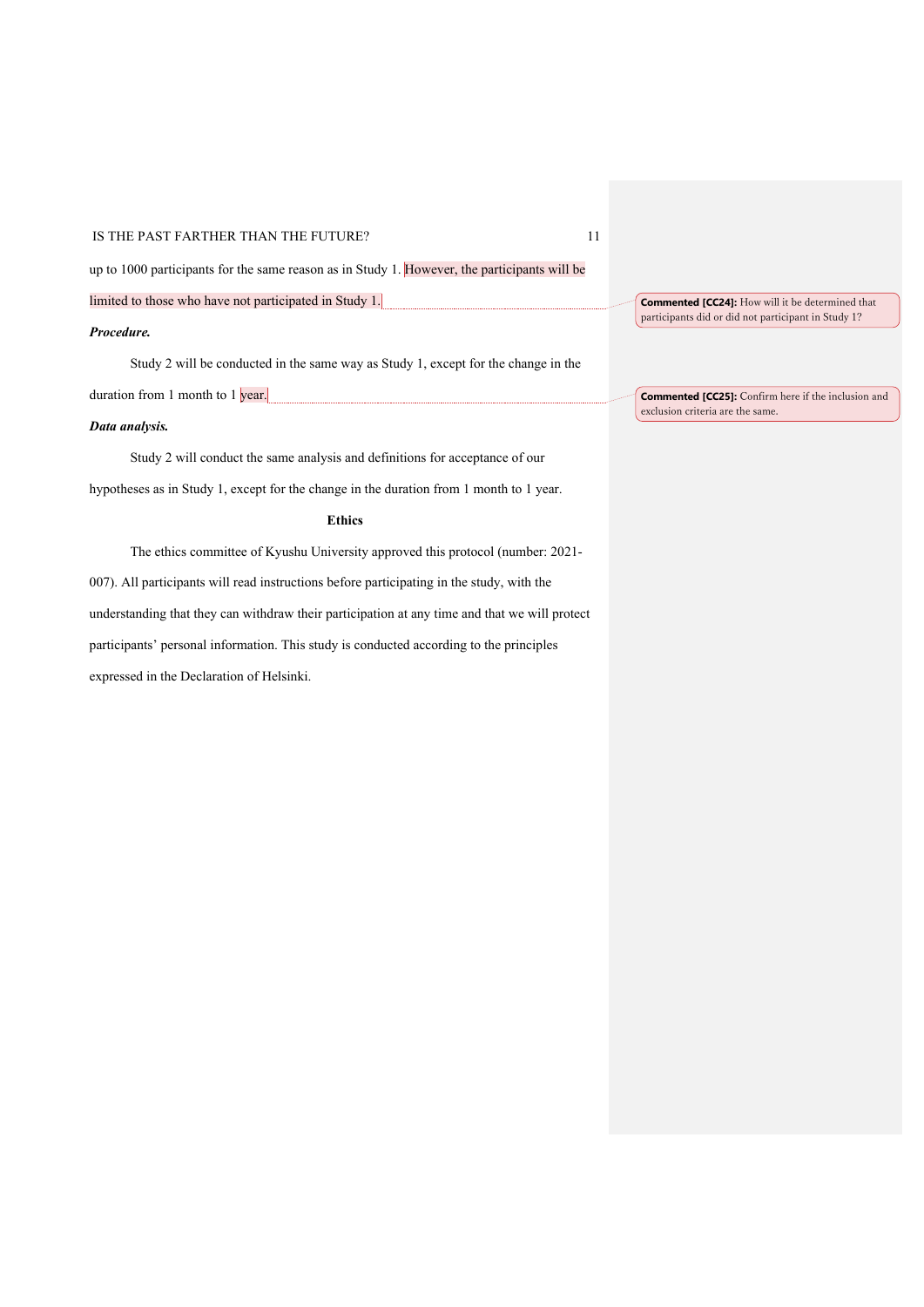| Question                                                      | <b>Hypothesis</b>                                                                                                                                           | Sampling plan                                                                                                                                       | <b>Analysis Plan</b>                                                                                                                                                                                                    | <b>Rationale for</b><br>deciding the<br>sensitivity of the<br>test for<br>confirming or<br>disconfirming the<br>hypothesis                                                                                                                                                                            | Interpretation<br>given different<br>outcomes                                                                                                                                                                                                                                                                                                   | Theory tha<br>could be sh<br>wrong by<br>outcomes                                                                              |
|---------------------------------------------------------------|-------------------------------------------------------------------------------------------------------------------------------------------------------------|-----------------------------------------------------------------------------------------------------------------------------------------------------|-------------------------------------------------------------------------------------------------------------------------------------------------------------------------------------------------------------------------|-------------------------------------------------------------------------------------------------------------------------------------------------------------------------------------------------------------------------------------------------------------------------------------------------------|-------------------------------------------------------------------------------------------------------------------------------------------------------------------------------------------------------------------------------------------------------------------------------------------------------------------------------------------------|--------------------------------------------------------------------------------------------------------------------------------|
| Q1: Which is<br>psychologically<br>closer, future or<br>past? | H1: People feel the<br>past to be farther<br>than the future as in<br>the previous original<br>study. (The same as<br>Caruso et al.'s<br>$(2013)$ results). | 772 participants<br>(based on a power<br>analysis) will be<br>recruited in Study<br>Another 772<br>participants will be<br>recruited in Study<br>2. | Similar to Caruso<br>et al.'s $(2013)$<br>Study 1a and 1b,<br>we will use a two-<br>sample <i>t</i> -test to<br>compare the<br>estimated<br>psychological<br>distance in the past<br>condition and<br>future condition. | Significant<br>difference between<br>the past condition<br>and the future<br>condition ( $\alpha$ = .05)<br>indicates the<br>acceptance of H1<br>and the replication<br>success of Caruso<br>et al. 's (2013)<br>Study 1a (when<br>duration is 1<br>month) or 1b<br>(when the duration<br>is 1 year). | If H1 is not<br>supported, there<br>may be two reasons<br>for it.<br>First, the results of<br>psychological<br>distance may be<br>affected by the<br>recruitment method<br>of participants (i.e.,<br>crowdsourcing).<br>Second, there is a<br>possibility that the<br>TDE does not exist<br>or only exists under<br>very limited<br>conditions. | Q1 and H1<br>aimed to re<br>Caruso et a<br>$(2013)$ stud<br>directly.<br>Therefore,<br>theory coul<br>proved wro<br>the outcom |
| Q2-1: Which has<br>more events,<br>future or past?            | H2-1: People have a<br>greater number of<br>events in the past<br>than in the future.                                                                       |                                                                                                                                                     | We will use a two-<br>sample <i>t</i> -test to<br>compare whether<br>the event<br>frequency differs<br>in the past                                                                                                      | Significant<br>difference between<br>the past condition<br>and the future<br>condition ( $\alpha$ = .05)<br>indicates the                                                                                                                                                                             | If H2-1 and H2-2<br>are not supported, it<br>suggests that the<br>event frequency is<br>not an appropriate<br>explanation for the                                                                                                                                                                                                               | We are not<br>at contradio<br>Caruso et a<br>(2013)<br>explanation<br>aim is to pr                                             |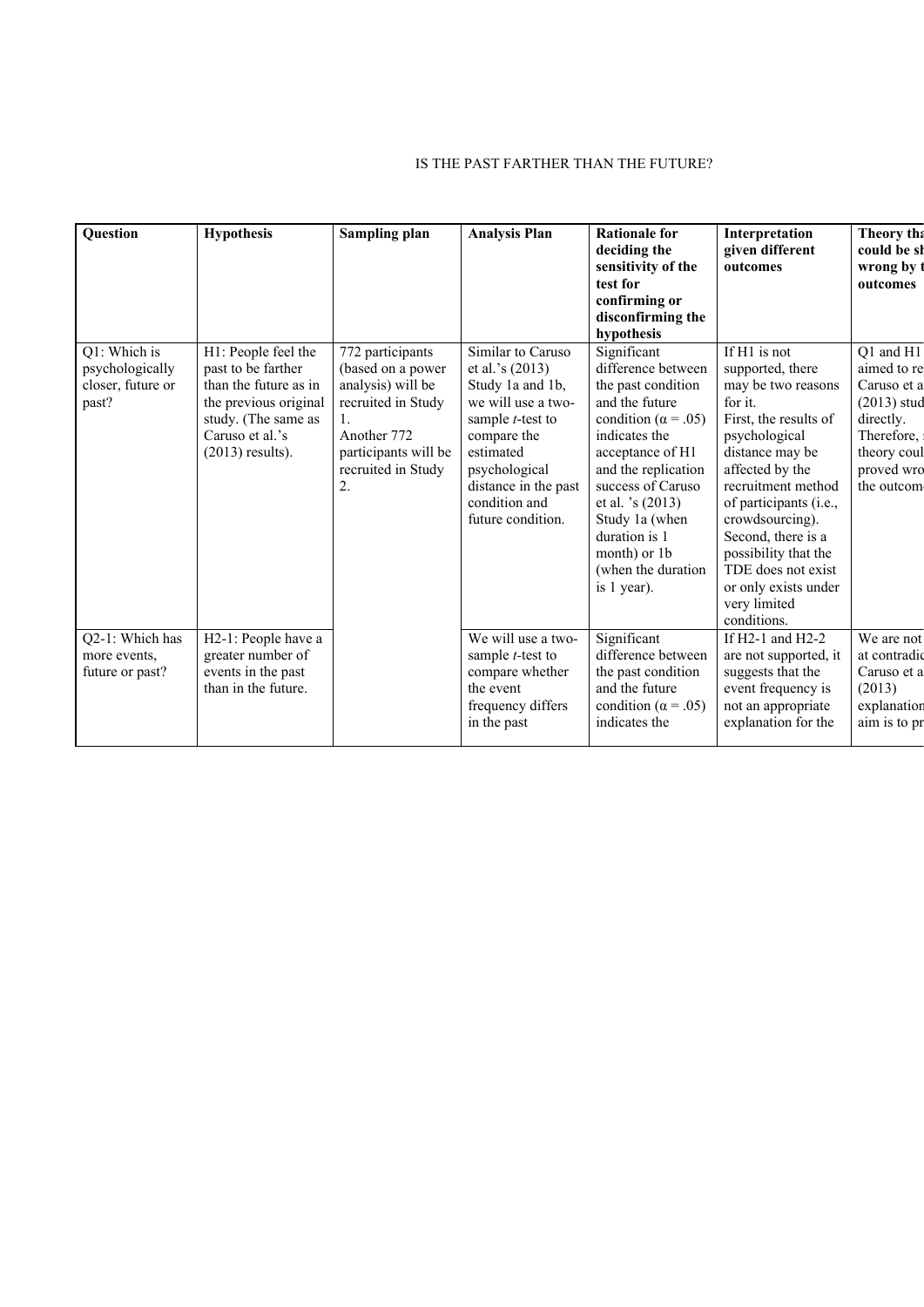|                  |                               | condition and the<br>future condition. | acceptance of H2-    | TDE. If H2-2 is<br>supported but H2-1<br>is not supported, we<br>cannot explain TDE<br>by event frequency.<br>However, there<br>might be some | another<br>explanation for it,<br>regardless of<br>spatial-temporal<br>metaphor. |  |
|------------------|-------------------------------|----------------------------------------|----------------------|-----------------------------------------------------------------------------------------------------------------------------------------------|----------------------------------------------------------------------------------|--|
| $Q2-2$ : Do the  | H <sub>2</sub> -2: When there | We will conduct a                      | Significant positive | distortion of time                                                                                                                            |                                                                                  |  |
| number of events | are more events, the          | correlation analysis                   | correlation          | estimation, which is                                                                                                                          |                                                                                  |  |
| affect the       | psychological                 | between                                | between              | based on the FDI-                                                                                                                             |                                                                                  |  |
| psychological    | distance is farther.          | psychological                          | psychological        | like effect.                                                                                                                                  |                                                                                  |  |
| distance in the  |                               | distance and event                     | distance and event   |                                                                                                                                               |                                                                                  |  |
| future condition |                               | frequency using                        | frequency indicates  |                                                                                                                                               |                                                                                  |  |
| and the past     |                               | Spearman's rank                        | the acceptance of    |                                                                                                                                               |                                                                                  |  |
| condition?       |                               | correlation                            | $H2-2$ .             |                                                                                                                                               |                                                                                  |  |
|                  |                               | coefficient.                           |                      |                                                                                                                                               |                                                                                  |  |

**Commented [CC26]:** Is this one correlation analysis each for future and past conditions, or a combined analysis?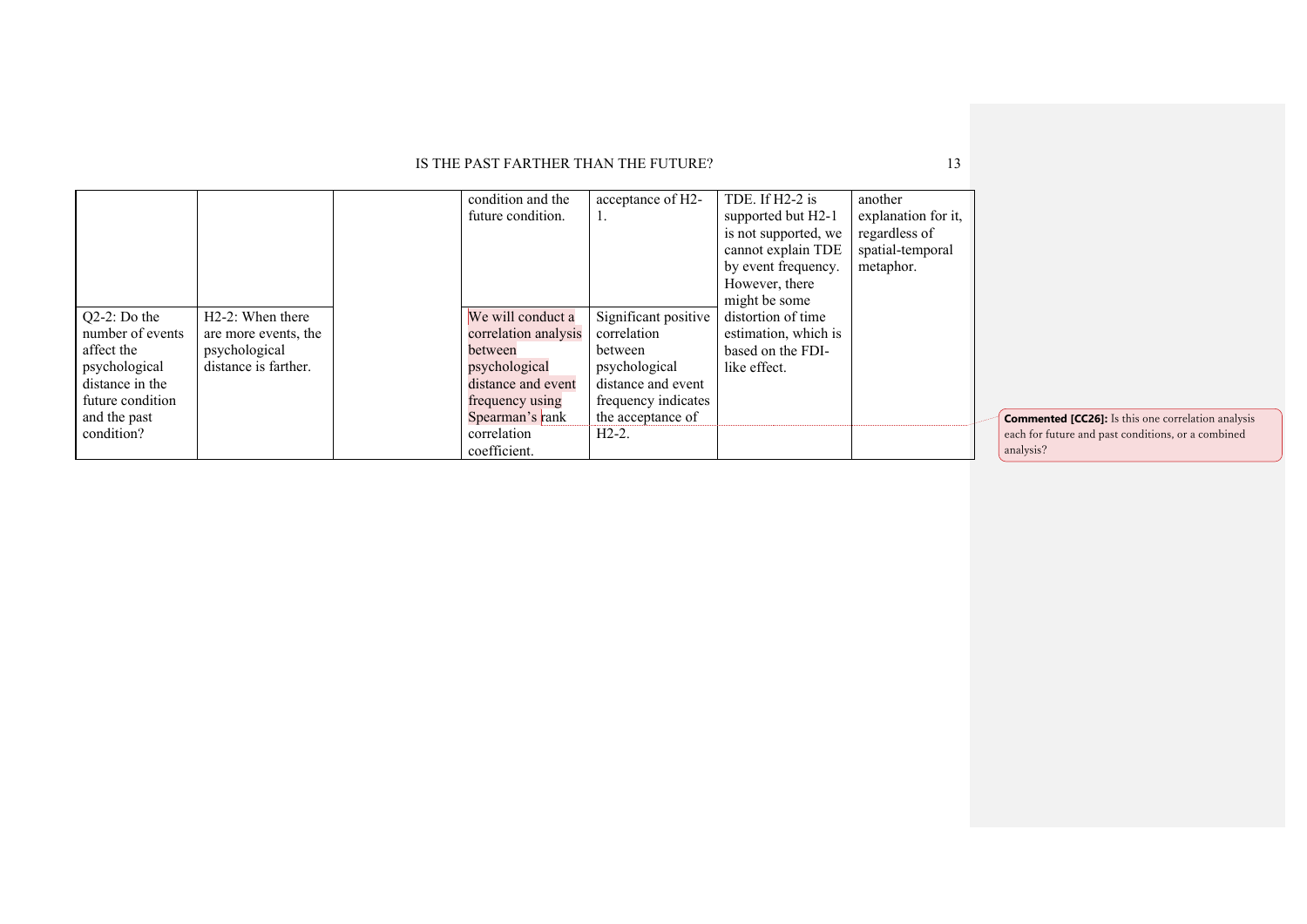#### **References**

Aksentijevic, A., & Treider, J. M. G. (2016). It's all in the past: Deconstructing the temporal Doppler effect. *Cognition*, *155*, 135–145. https://doi.org/10.1016/j.cognition.2016.07.001

Buffardi, L. (1971). Factors affecting the filled-duration illusion in the auditory, tactual, and visual modalities. *Perception & Psychophysics*, *10*(4-B), 292–294. https://doi.org/10.3758/BF03212828

Buhusi, C. V., & Meck, W. H. (2005). What makes us tick? Functional and neural mechanisms of interval timing. *Nature Reviews Neuroscience*, *6*(10), 755–765. https://doi.org/10.1038/nrn1764

- Burnside, W. (1971). Judgment of short time intervals while performing mathematical tasks. *Perception & Psychophysics*, *9*(5), 404–406. https://doi.org/10.3758/BF03210238
- Caruso, E. M., Van Boven, L., Chin, M., & Ward, A. (2013). The Temporal Doppler Effect: When the Future Feels Closer Than the Past. *Psychological Science*, *24*(4), 530–536. https://doi.org/10.1177/0956797612458804
- Casasanto, D., & Boroditsky, L. (2008). Time in the mind: Using space to think about time. *Cognition*, *106*(2), 579–593. https://doi.org/10.1016/j.cognition.2007.03.004
- Champely, S. (2020). pwr: Basic Functions for Power Analysis. R package version 1.3-0. https://CRAN.R-project.org/package=pwr
- Faul, F., Erdfelder, E., Lang, A. G., & Buchner, A. (2007). G\* Power 3: A flexible statistical power analysis program for the social, behavioral, and biomedical sciences. *Behavior research methods*, *39*(2), 175-191. https://doi.org/10.3758/BF03193146
- Gan, Y., Miao, M., Zheng, L., & Liu, H. (2017). Temporal Doppler Effect and Future Orientation: Adaptive Function and Moderating Conditions: Future Orientation and Doppler Effect. *Journal of Personality*, *85*(3), 313–325. https://doi.org/10.1111/jopy.12242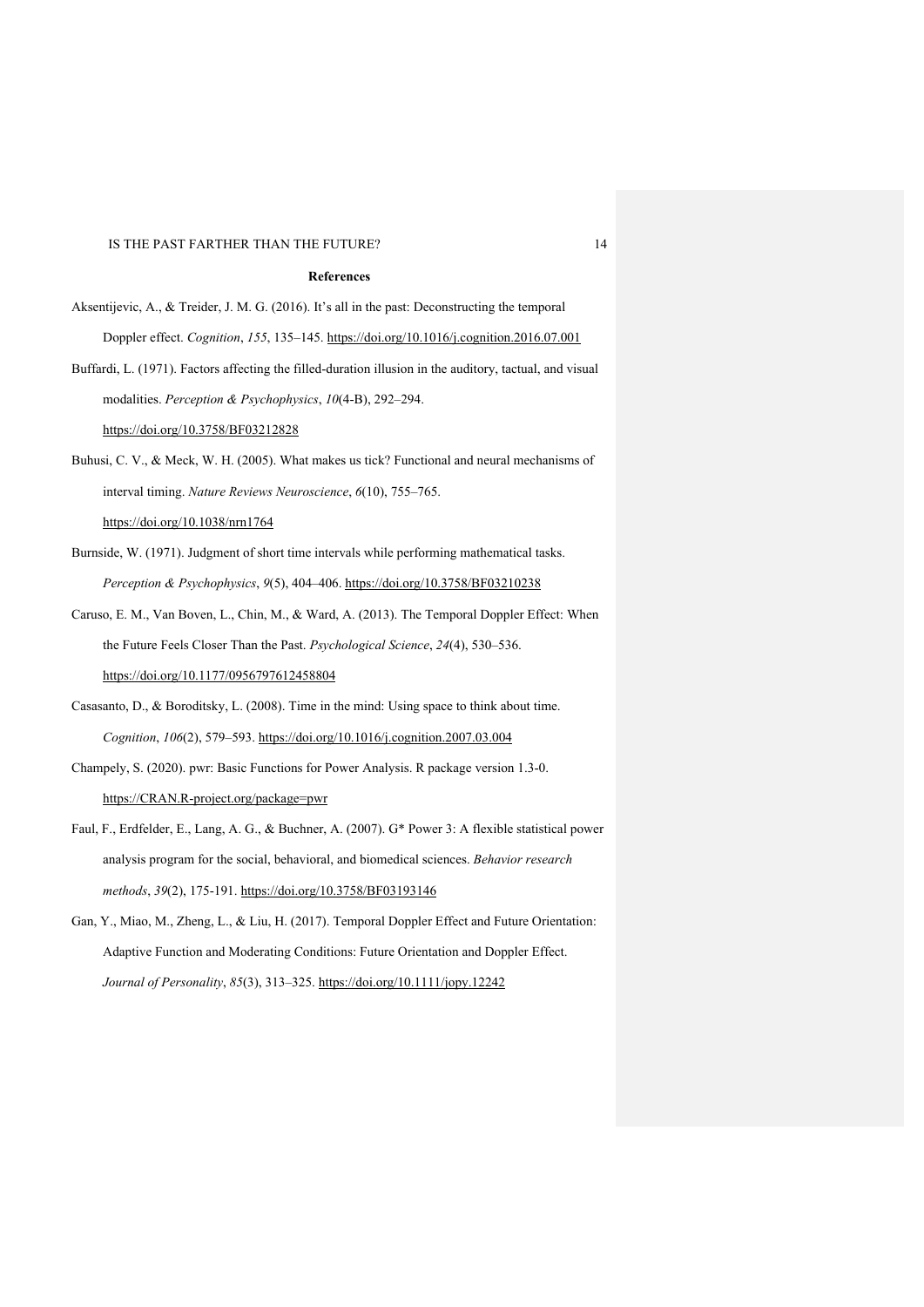- Guo, W., Liu, H., Yang, J., Mo, Y., Zhong, C., & Yamada, Y. (2020). Stage 2 Registered Report: How subtle linguistic cues prevent unethical behaviors. *F1000Research*, *9*, 996. https://doi.org/10.12688/f1000research.25573.2
- Hasuo, E., Nakajima, Y., Tomimatsu, E., Grondin, S., & Ueda, K. (2014). The occurrence of the filled duration illusion: A comparison of the method of adjustment with the method of magnitude estimation. *Acta Psychologica*, *147*, 111–121. https://doi.org/10.1016/j.actpsy.2013.10.003
- Hicks, R. E., Miller, G. W., & Kinsbourne, M. (1976). Prospective and Retrospective Judgments of Time as a Function of Amount of Information Processed. *The American Journal of Psychology*, *89*(4), 719–730. https://doi.org/10.2307/1421469
- Ikeda, A., Xu, H., Fuji, N., Zhu, S., & Yamada, Y. (2019). Questionable research practices following pre-registration. *Japanese Psychological Review*, *62*(3), 281–295. https://doi.org/10.24602/sjpr.62.3\_281
- Janssen, S. M. J., Chessa, A. G., & Murre, J. M. J. (2006). Memory for time: How people date events. *Memory & Cognition*, *34*(1), 138–147. https://doi.org/10.3758/BF03193393
- Matlock, T., Ramscar, M., & Boroditsky, L. (2005). On the Experiential Link Between Spatial and Temporal Language. *Cognitive Science*, *29*(4), 655–664.

https://doi.org/10.1207/s15516709cog0000\_17

- McCormack, T., Burns, P., O'Connor, P., Jaroslawska, A., & Caruso, E. M. (2019). Do children and adolescents have a future-oriented bias? A developmental study of spontaneous and cued past and future thinking. *Psychological Research*, *83*(4), 774–787. https://doi.org/10.1007/s00426-018-1077-5
- Miles, L. K., Karpinska, K., Lumsden, J., & Macrae, C. N. (2010). The Meandering Mind: Vection and Mental Time Travel. *PLOS ONE*, *5*(5), e10825.

https://doi.org/10.1371/journal.pone.0010825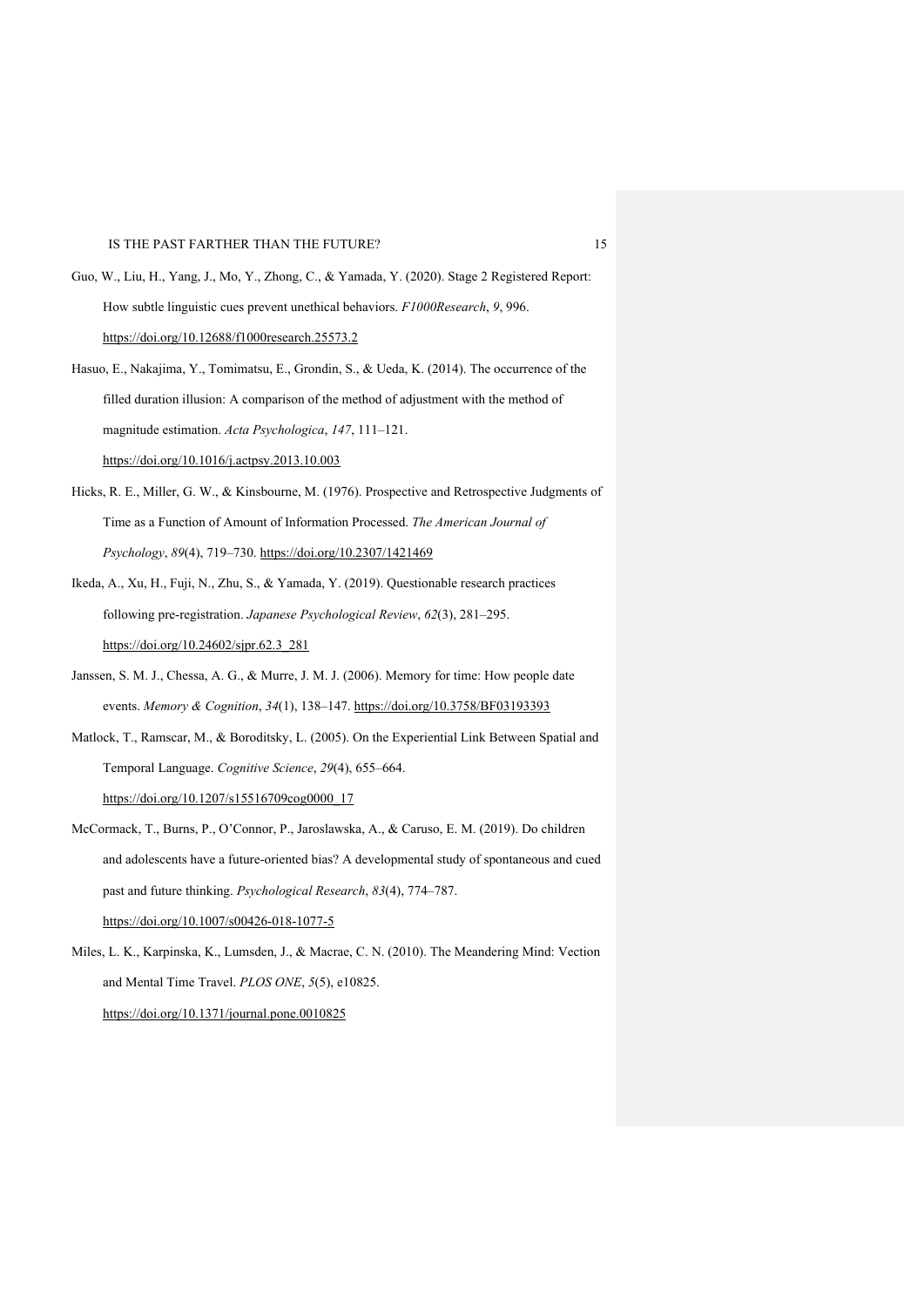- Miles, L. K., Nind, L. K., & Macrae, C. N. (2010). Moving Through Time. *Psychological Science*, *21*(2), 222–223. https://doi.org/10.1177/0956797609359333
- Mrkva, K., Travers, M., & Van Boven, L. (2018). Simulational fluency reduces feelings of psychological distance. *Journal of Experimental Psychology: General*, *147*(3), 354–376. https://doi.org/10.1037/xge0000408
- Nitta, H., Tomita, H., Zhang, Y., Zhou, X., & Yamada, Y. (2018). Disgust and the rubber hand illusion: A registered replication report of Jalal, Krishnakumar, and Ramachandran (2015). *Cognitive Research: Principles and Implications*, *3*. https://doi.org/10.1186/s41235-018- 0101-z
- R Core Team (2021). R: A language and environment for statistical computing. R Foundation for Statistical Computing, Vienna, Austria. URL https://www.R-project.org/
- Schwarz, M. A., Winkler, I., & Sedlmeier, P. (2013). The heart beat does not make us tick: The impacts of heart rate and arousal on time perception. *Attention, Perception, & Psychophysics*, *75*(1), 182–193. https://doi.org/10.3758/s13414-012-0387-8
- Thomas, E. C., & Brown, I. (1974). Time perception and the filled-duration illusion. *Perception & Psychophysics*, *16*(3), 449–458. https://doi.org/10.3758/BF03198571
- Thompson, C. P., Skowronski, J. J., & Lee, D. J. (1988). Telescoping in dating naturally occurring events. *Memory & Cognition*, *16*(5), 461–468. https://doi.org/10.3758/BF03214227
- Wearden, J. H., Norton, R., Martin, S., & Montford-Bebb, O. (2007). Internal clock processes and the filled-duration illusion. *Journal of Experimental Psychology: Human Perception and Performance*, *33*(3), 716–729. https://doi.org/10.1037/0096-1523.33.3.716
- Xuan, B., Zhang, D., He, S., & Chen, X. (2007). Larger stimuli are judged to last longer. *Journal of Vision*, *7*(10), 2–2. https://doi.org/10.1167/7.10.2
- Yamada, Y., & Kawabe, T. (2011). Emotion colors time perception unconsciously. *Consciousness and Cognition: An International Journal*, *20*(4), 1835–1841. https://doi.org/10.1016/j.concog.2011.06.016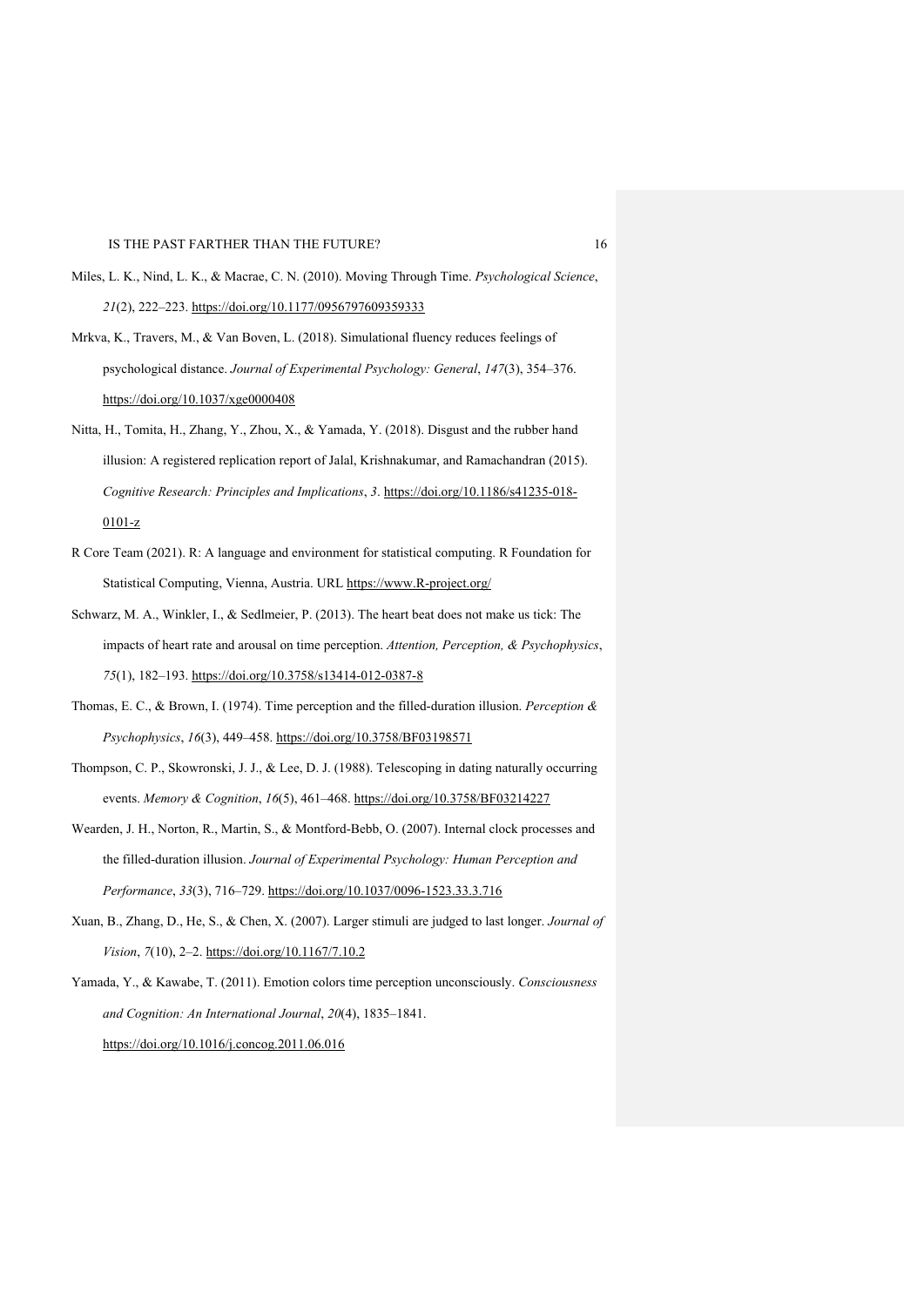Yonemitsu, F., Ikeda, A., Yoshimura, N., Takashima, K., Mori, Y., Sasaki, K., Qian, K., & Yamada, Y. (2020). Warning 'Don't spread' versus 'Don't be a spreader' to prevent the COVID-19 pandemic. *Royal Society Open Science*, *7*(9), 200793. https://doi.org/10.1098/rsos.200793

Yuasa, K., & Yotsumoto, Y. (2015). Opposite Distortions in Interval Timing Perception for Visual and Auditory Stimuli with Temporal Modulations. *PLOS ONE*, *10*(8), e0135646. https://doi.org/10.1371/journal.pone.0135646

Zauberman, G., Levav, J., Diehl, K., & Bhargave, R. (2010). 1995 Feels So Close Yet So Far: The Effect of Event Markers on Subjective Feelings of Elapsed Time. *Psychological Science*,

*21*(1), 133–139. https://doi.org/10.1177/0956797609356420

# **Acknowledgements**

We would like to thank Editage (www.editage.com) for English language editing.

#### **Authors' contributions**

### **CRediT Statement for Stage 1 manuscript**

Conceptualization: QZ, YM, KU, KT, YY; Funding acquisition: YY; Methodology: QZ,

YM, KU, KT; Project administration: YY; Supervision: YY; Visualization: QZ, YM, KU, KT;

Writing - original draft: QZ, YM, KU, KT, YY

# **Funding**

This research is supported by JSPS KAKENHI: JP16H03079, JP17H00875, JP18K12015,

JP20H04581, and 21H03784.